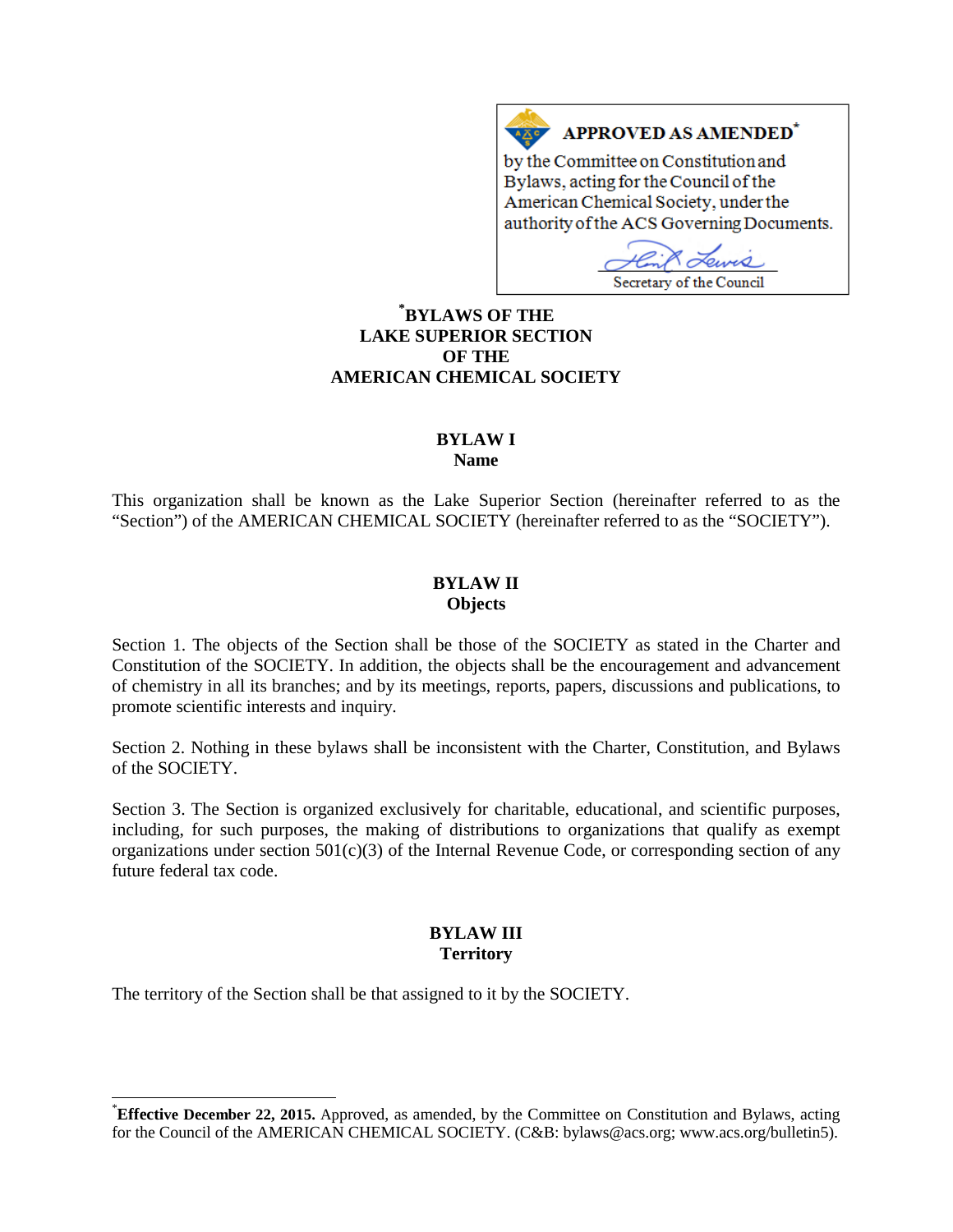## **BYLAW IV Members and Affiliates**

Section 1. The rolls of the Section shall include those members and Society Affiliates of the SOCIETY residing within the territory of the Section provided that any exceptions to this rule shall be made in conformity with the Constitution and Bylaws of the SOCIETY.

Section 2. The Section may have Local Section Affiliates as authorized in the Constitution and Bylaws of the SOCIETY. A Local Section Affiliate shall retain affiliate status only so long as payment is made of Local Section Affiliate dues of not less than two dollars (\$2.00) per annum.

Section 3. Members and affiliates shall have such rights and privileges as are accorded them by the Constitution and Bylaws of the SOCIETY and the bylaws of the Section.

Section 4. STUDENT MEMBERS may not serve as Councilors, Alternate Councilors, or Temporary Substitute Councilors. STUDENT MEMBERS may be appointed as committee chairs.

Section 5. Neither a Society Affiliate nor a Local Section Affiliate may vote for or hold an elective position or vote on Articles of Incorporation or bylaws of the Section. A Society Affiliate may not serve as a voting member of the Executive Committee; a Local Section Affiliate may not serve as a member of the Executive Committee. Society Affiliates may be appointed as committee chairs.

#### **BYLAW V Officers, Executive Committee, and Councilors**

Section 1. The officers of the Section shall be MEMBERS of the SOCIETY and the Section and shall consist of the Chair, Chair-Elect, Secretary, and Treasurer. The Secretary and Treasurer positions may be held by the same person.

Section 2. The Executive Committee shall be the governing body of the Section and as such shall have full power to conduct, manage, and direct the business and affairs of the Section in accordance with the Constitution and Bylaws of the SOCIETY and these bylaws. The Executive Committee shall consist of the officers of the Section, the Immediate Past Chair, the Councilors and Alternate Councilors, three Members-at-Large, and the chairs of the standing committees.

Section 3. The Chair and Chair-Elect of the Section shall serve for a term of one year beginning on January 1 or until their successors are elected. At the end of the Chair-Elect's term of office, the Chair-Elect shall succeed to the office of Chair. The Secretary and Treasurer shall serve for a term of three years beginning on January 1 or until their successors are elected. Members-at-Large shall be elected from the MEMBERS for three-year terms beginning January 1. Members-at-Large shall be elected in separate years, whenever possible, to provide for a rotation of terms. Officers, Councilors, Alternate Councilors, and Members-at-Large, shall be elected by a ballot of those eligible to vote. With the exception of the Chair and Chair-Elect, the incumbent of any position is eligible for reelection. The Secretary and Treasurer shall be elected in alternate years, whenever possible.

Section 4. The duties of the officers shall be such as usually pertain to their offices, together with those required by these bylaws and by the Constitution and Bylaws of the SOCIETY, and such other duties as may be assigned to them from time to time by the Executive Committee.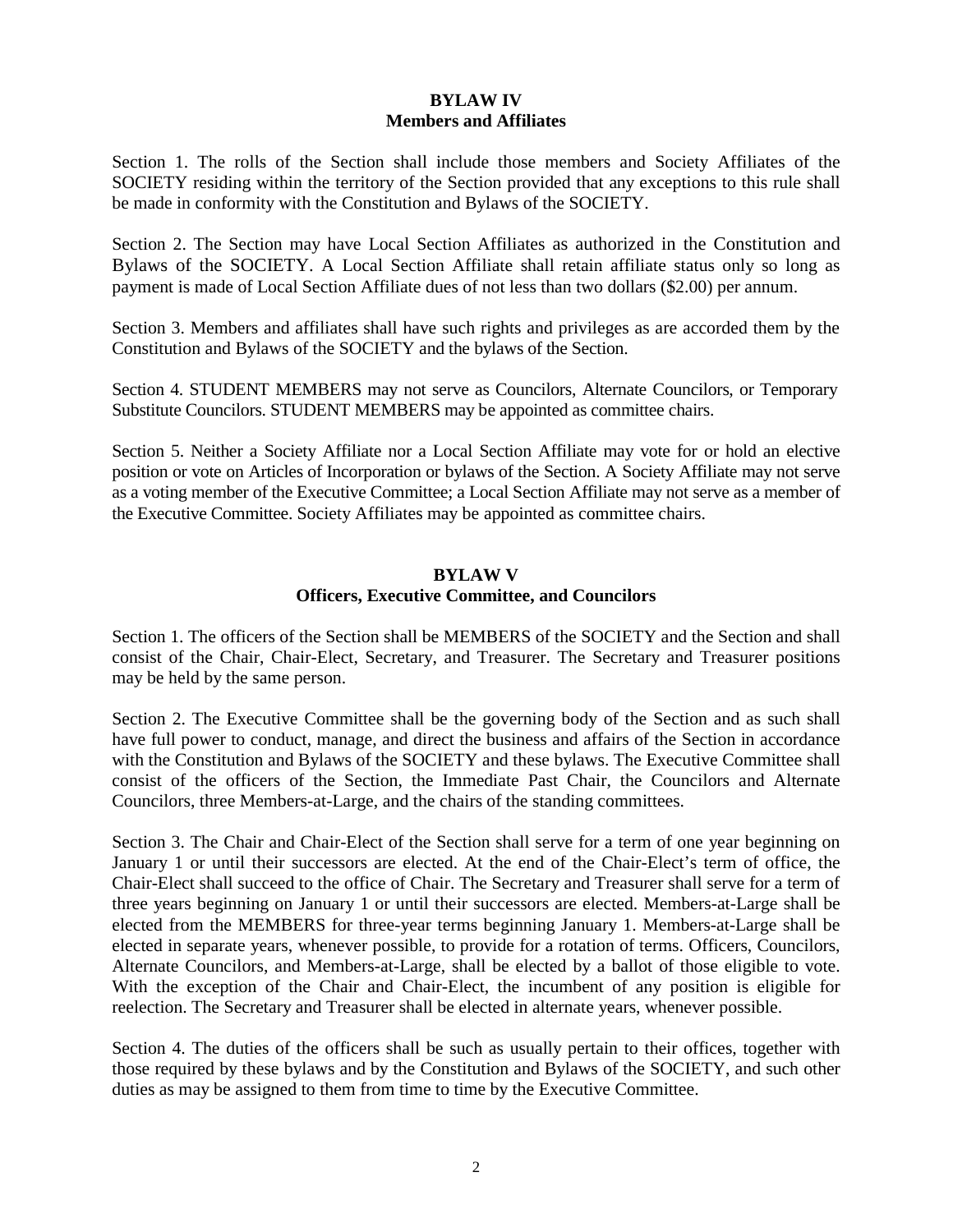- a. The duties of the Chair shall be to preside at meetings of the Executive Committee, to carry into effect the decisions and recommendations of that Committee, to preside at business meetings of the Section, to appoint, with the approval of the Executive Committee, all committee chairs and committee members except as stated elsewhere in these bylaws, and to carry out the duties required by the Constitution and Bylaws of the SOCIETY.
- b. The duties of the Chair-Elect shall be to assist the Chair with the direction and management of the Section. In the absence of the Chair, the duties of the office shall devolve upon the Chair-Elect.
- c. The duties of the Secretary shall be to keep a record of the minutes of the meetings of the Section and of the Executive Committee, to maintain a list of members and affiliates, to send to members and affiliates such notices as the business of the Section may require, to submit a report to the Section at its annual meeting, and to carry out the duties required by the Constitution and Bylaws of the SOCIETY and elsewhere in these bylaws. The Secretary shall preside over meetings in the absence of both the Chair and Chair-Elect.
- d. The Treasurer shall have charge of the funds of the Section, keep an accurate record of all receipts and disbursements, receive dues, and make those disbursements approved by the Executive Committee. The Treasurer shall render an account of all transactions and of the financial condition of the Section to the Executive Committee at times set by the Committee, and shall submit such reports as are required by the Constitution and Bylaws of the SOCIETY. The Treasurer shall be bonded in a suitable manner if, when, and as the Executive Committee so provides.

#### Section 5. Vacancies

- a. In the event of a vacancy in the office of Chair, the Chair-Elect shall assume the duties of Chair for the remainder of the term. In such case, the Chair-Elect moving into the position of Chair shall also hold that position during the normal term as Chair as part of the leadership transition.
- b. All other vacancies, except for Councilors and Alternate Councilors, shall be filled by majority vote of the Executive Committee through interim appointment for the period up to the next annual election. At that time, the procedures for election as outlined in the bylaws of the Section shall be followed.
- c. An interim appointee to the vacated office of Chair-Elect shall not automatically succeed to the office of Chair. At the next election, both a Chair and a Chair-Elect shall be elected.

Section 6. Councilors, Alternate Councilors, and Temporary Substitute Councilors

- a. The Section shall have Councilors and Alternate Councilors as provided in the Constitution and Bylaws of the SOCIETY. The Section's Councilors and Alternate Councilors shall carry out those duties assigned to them by the Constitution and Bylaws of the SOCIETY.
- b. Councilors and Alternate Councilors shall be elected by ballot from the MEMBERS for three-year terms beginning January 1. Reelection is permissible. Councilors shall be elected in separate years, whenever possible, to provide for a rotation of terms in accordance with the Constitution of the SOCIETY. A partial term of one or two years shall be used whenever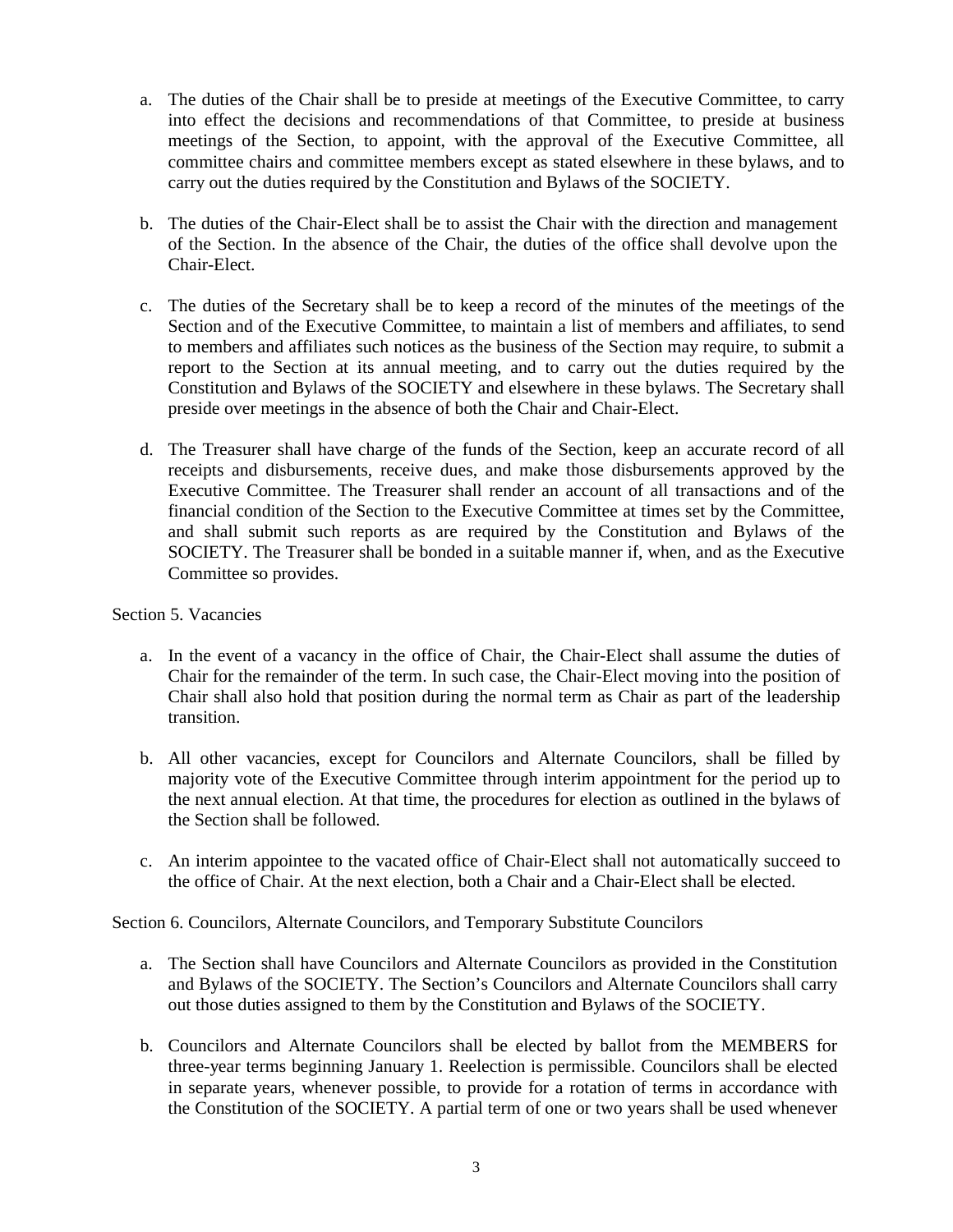necessary to establish or to restore rotation of three-year terms provided that the Councilor and/or Alternate Councilor agree to the partial term before the election.

- c. The duties of Councilors shall be to attend meetings of the Council of the SOCIETY, and to represent the Section at such meetings.
- d. In the event that a Councilor is unable to attend a specified meeting of the Council of the SOCIETY, the Chair of the Section shall appoint one of the Alternate Councilors to serve as Councilor at the specified meeting. Such appointment of an Alternate Councilor shall be for only one meeting.
- e. If every Councilor and Alternate Councilor of the Section will be absent from a Council meeting, thus leaving the Section without representation at such meeting, the Executive Committee may designate one MEMBER of the Section as a Temporary Substitute Councilor in accordance with the Bylaws of the SOCIETY.
- f. The Executive Committee shall designate one or more Councilors to be disqualified under the SOCIETY Bylaw provisions for reallocation of Councilors among the Sections.
- g. Any vacancy in the position of Councilor or Alternate Councilor shall be filled for the remainder of the unexpired term at the time of the next annual election. The vacancy may be filled until the next annual election by appointment by the Executive Committee.

## **BYLAW VI Manner of Election**

Section 1. The election of officers and Members-at-Large shall be conducted either by a ballot distributed to the members of the Section in accordance with the Bylaws of the SOCIETY or at a regular meeting of the Section provided there is a quorum present as described elsewhere in these bylaws. Councilors and Alternate Councilors shall be elected by a ballot distributed to all members of the Section; affiliates may not vote for officers, Members-at-Large, Councilors, and Alternate Councilors.

Section 2. In September of each year, the Nomination Committee, as described elsewhere in these bylaws, shall report to the membership its nominations for each office to be filled. Prior to October 15, any member of the Section may, in writing or from the floor at a meeting, nominate additional candidates for office, if the nomination is seconded by another member. Self-nominations are permissible. Nominations so made shall be equally valid as those from the Nomination Committee. All candidates nominated shall have indicated willingness to serve if elected.

Section 3. When a ballot is used, the candidates for each office and for Councilor(s)/Alternate Councilor(s) shall be listed in an order to be selected by lot on a ballot to be distributed to each member of the Section by November 1. The ballot shall provide for a write-in candidate for each position to be filled. A paper ballot shall be provided to any member who requests it.

Section 4. The ballots shall be tabulated and validated not later than November 15. Except as noted below, the candidate for each position receiving the largest number of votes shall be declared elected. The Executive Committee may decide that for Councilor(s)/Alternate Councilor(s), the candidate(s) who receive the majority of votes shall be declared elected as Councilor(s) and the candidate(s) who get the next largest number of votes shall be declared elected as Alternate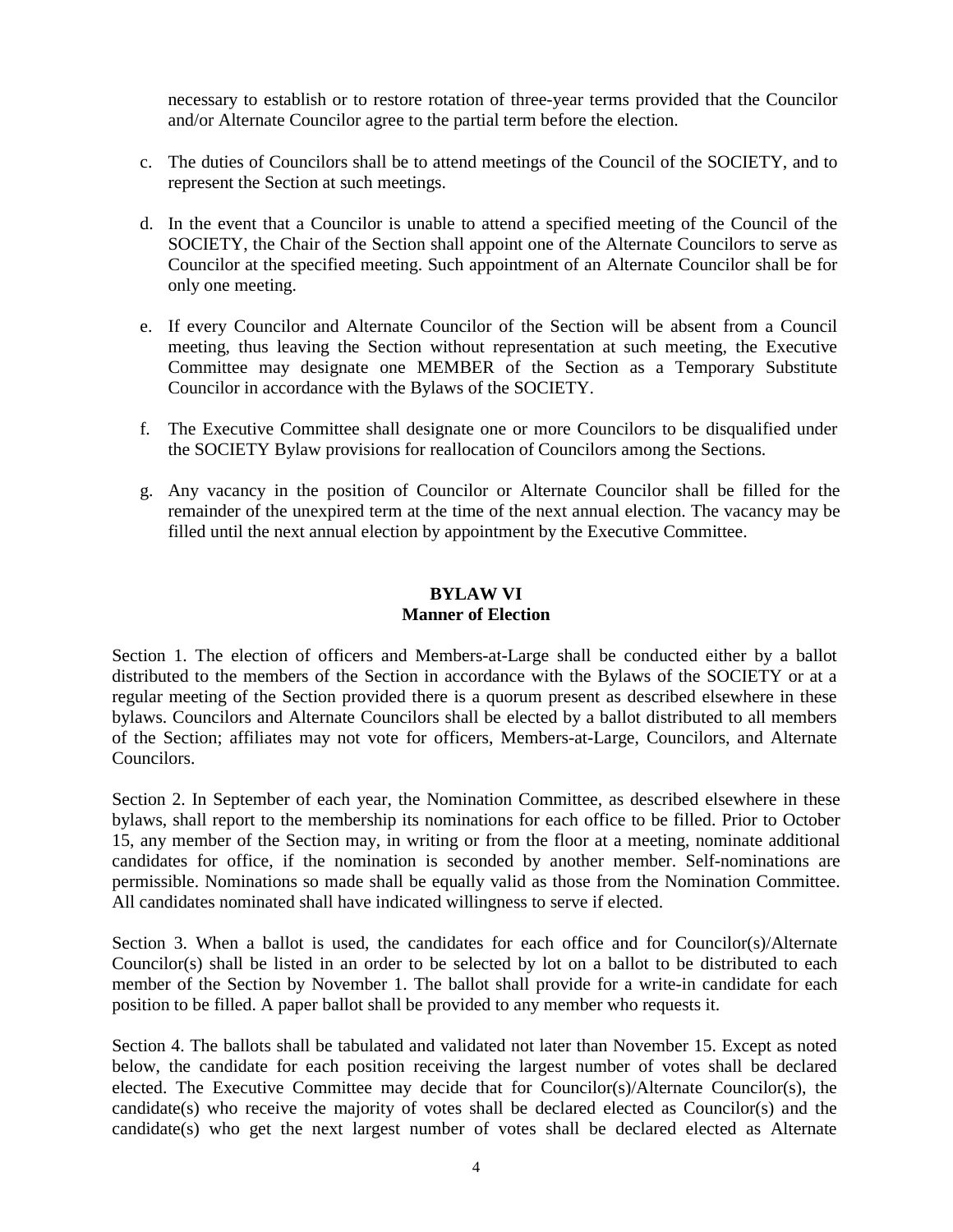Councilor(s). In case of a tie vote for any position, the Executive Committee, by ballot, shall elect from among the candidates who share the tie vote; the candidate receiving the largest number of votes shall be declared elected.

The results shall be announced by the Section Chair as soon as possible after the election, and also published in the Section's newsletter and/or on the Section's website soon thereafter. The results shall be certified to the Executive Director of the SOCIETY not later than December 1.

Section 5. In accordance with the SOCIETY's Bylaws, balloting procedures should ensure fair balloting that is open to all eligible members, protection against fraudulent balloting, and the timely reporting and archiving of balloting results.

## **BYLAW VII Recall of Elected Officials**

Section 1. The elected officials of the Section (officers and elected Executive Committee members) are subject to recall for neglect of duties or conduct injurious to the SOCIETY. Recall procedures are not applicable to Councilors and Alternate Councilors.

Section 2. The recall of an official shall be initiated when a signed petition, indicating in writing the specific charges and reasonable substantiating evidence, is submitted to the Chair from at least five members of the Section. In the event the Chair is the official in question, the Chair-Elect shall receive the petition and shall assume the duties of the Chair with respect to this issue until the issue is resolved.

Section 3. The Chair shall, without delay, determine that the petitioners are aware of the gravity of their actions and the procedures to be followed. The Chair shall seek an alternate resolution to the problem and a withdrawal of the petition at this time. In the absence of a resolution to the problem, the Chair shall notify the members of the Executive Committee and call a special meeting within thirty days.

- a. The Executive Committee shall promptly continue the recall process or dismiss the petition as ill-founded or find an alternate resolution to the problem. The Chair shall promptly inform the petitioners and the official of the decision of the Executive Committee. If no contact with the official can be made after a reasonable effort, the Executive Committee may remove the official in question with a two-thirds (2/3) vote of the remaining members.
- b. If the proceedings continue:
	- (1) The Chair shall assign the duties of the official to another qualified MEMBER of the Section until the issue is resolved.
	- (2) The official shall be offered an opportunity to answer the allegations in the petition before the Executive Committee. A certified letter shall be sent to the last known address on the official SOCIETY membership roll. Upon notification, the official shall have thirty days to make a written response to the allegations.
	- (3) The Executive Committee shall decide whether or not to proceed after studying the official's response. The Chair shall inform the official and the petitioners of the decision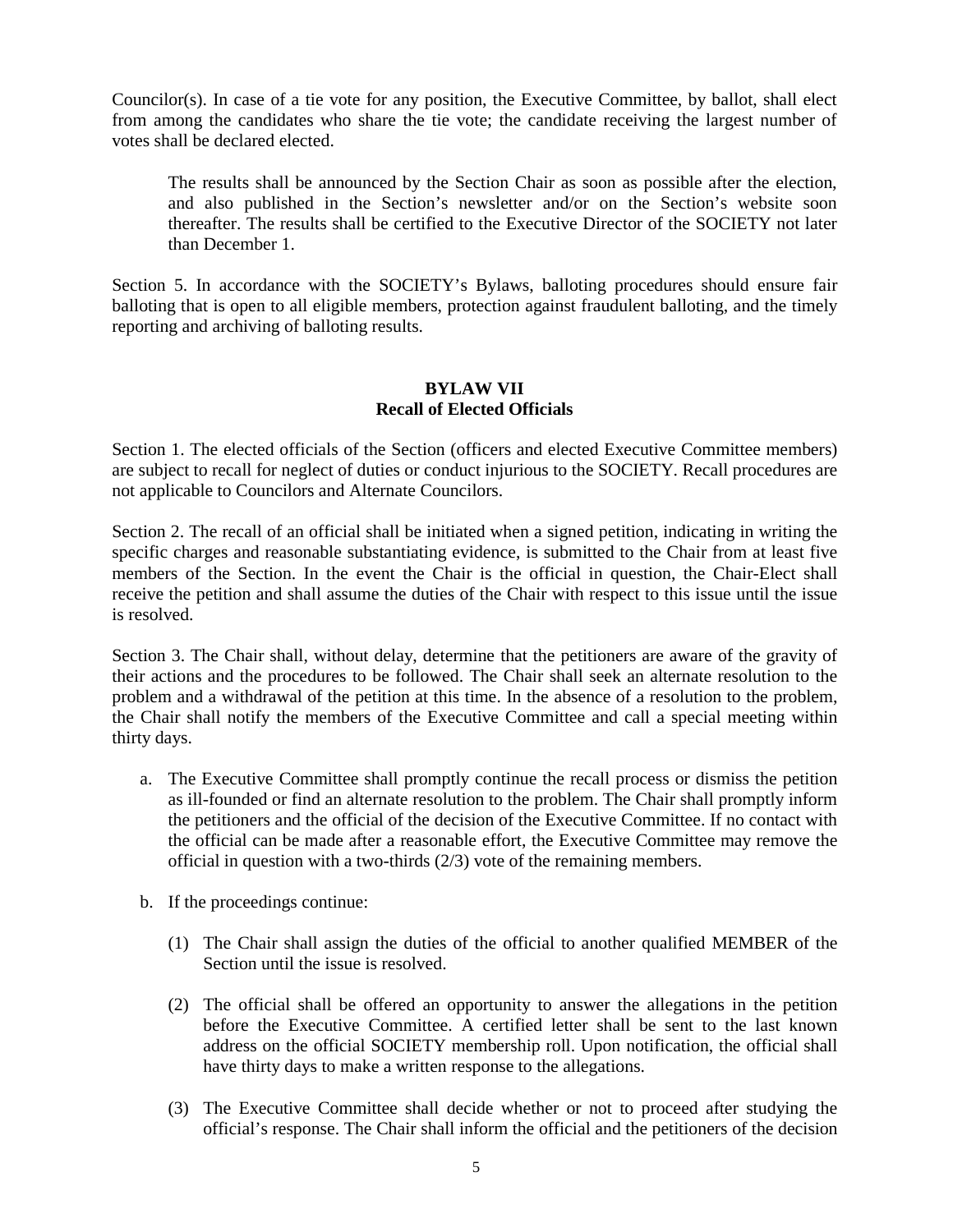of the Executive Committee. If the Executive Committee decides that the proceedings shall continue, the official shall choose one of the following options:

- (a) The official may resign.
- (b) The official may request a recall vote. Section members shall be informed, through brief written statements prepared by the Executive Committee and the official, of the issues involved with the recall vote. Both statements shall be distributed to the members with the ballot. A paper ballot shall be provided to any member who requests it. At least two-thirds (2/3) of votes cast shall be required for the official to be removed from office. The membership shall be informed of the results of the recall vote.
- (c) The official may request a hearing and a recall vote by the remaining members of the Executive Committee. At least two-thirds (2/3) vote of the remaining members of the Executive Committee shall be required to recall the official.
- (d) The official may choose not to respond and thus forfeit the position.

Section 4. The vacancy provisions of these bylaws shall be used to fill a vacancy caused by a recall process. The Executive Director of the SOCIETY shall be informed of the recall and the filling of the vacancy.

## **BYLAW VIII Committees**

Section 1. The Executive Committee shall establish committees as necessary for the proper operation of the Section.

Section 2. The Section shall have the following standing committees: Audit and Nomination.

The Nomination Committee shall consist of the Immediate Past Chair, the three Members-at-Large, and other Section members as may be appointed as described elsewhere in these bylaws.

#### **BYLAW IX Meetings**

Section 1. The Executive Committee shall designate the times and places of meetings as it finds necessary or desirable for the proper functioning of the Section. The Section shall hold at least one business meeting annually; however, this requirement may be modified by the Executive Committee.

Section 2. The Executive Committee shall set the order of business for business meetings of the Section. The order of business may be suspended by a majority vote of the members present.

Section 3. The Section may hold special meetings to conduct governance business upon the written request of a majority of the Executive Committee or upon the written request of 10 members of the Section. To be valid, such request shall be received by the Secretary at least ten days before the date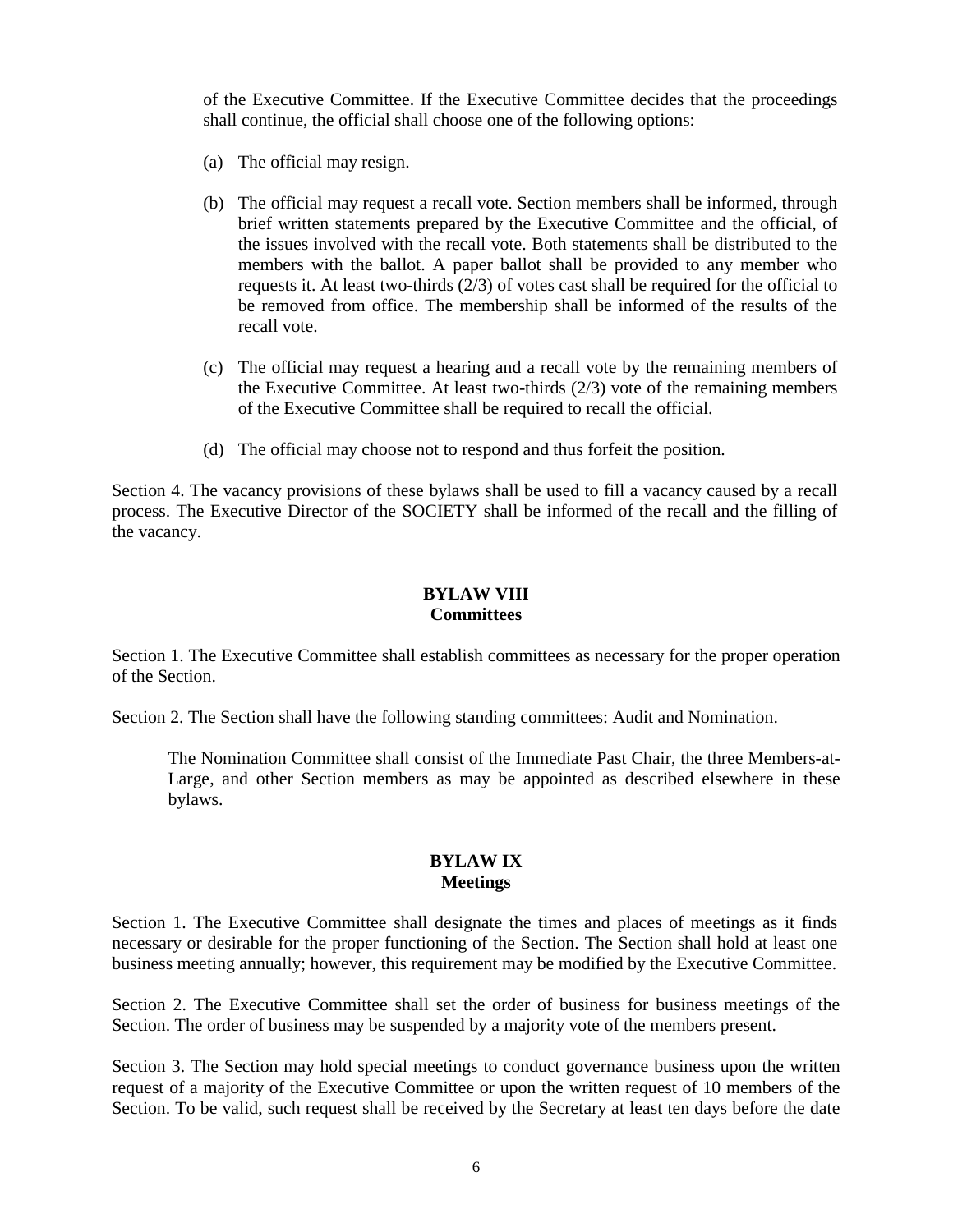requested for the meeting and shall state the exact nature of the business to be transacted. No other business shall transpire at such meetings.

Section 4. Meetings of the Executive Committee and meetings of the Section to conduct Section governance business, with the approval of the Executive Committee, may be held by means of electronic communications technology that permits those in attendance to read or hear the proceedings substantially concurrently with their occurrence, to vote on matters submitted, to pose questions, and to make comments.

Section 5. The Executive Committee shall meet upon due notice either at the call of the Chair or upon request of a majority of its members. A quorum for an Executive Committee meeting shall consist of a majority of the voting members of the Committee. In the absence of a quorum, called meetings of the Executive Committee shall adjourn to a specific date.

Section 6. Due notice of all meetings shall be sent to each member and affiliate of the Section. A quorum for the transaction of governance business at such a Section meeting shall consist of 10 members of the Section. No governance business shall be conducted in the absence of a quorum.

Section 7. The fee for registration at any special meeting shall be decided by the Executive Committee in accordance with the Constitution of the SOCIETY.

Section 8. The most recent edition of *Robert's Rules of Order Newly Revised* shall be the parliamentary authority for all matters not covered in these bylaws or in the SOCIETY's documents.

#### **BYLAW X Finances**

Section 1.

- a. Members of the Section may be assessed voluntary Local Section dues in an amount set by the Executive Committee. The Executive Committee shall have the option to waive or discount dues for STUDENT MEMBERS and for others as provided in the SOCIETY's Bylaws for waived or discounted dues.
- b. Society Affiliates shall be assessed annual dues in an amount set by the Executive **Committee**
- c. The annual dues of Local Section Affiliates shall be determined by the Executive Committee in accordance with the Constitution and Bylaws of the SOCIETY, and as mentioned elsewhere in these bylaws.

Section 2. The Section may raise or collect funds to be expended for local purposes, and may have the entire management and control of such funds insofar as such management and control shall not conflict with any provision of these bylaws or with the Constitution or Bylaws of the SOCIETY.

Section 3. The Section may receive donations or bequests made to it, and may expend or invest the same on behalf of the Section. Such expenditures or investments shall be made by the Treasurer of the Section upon authorization by the Executive Committee.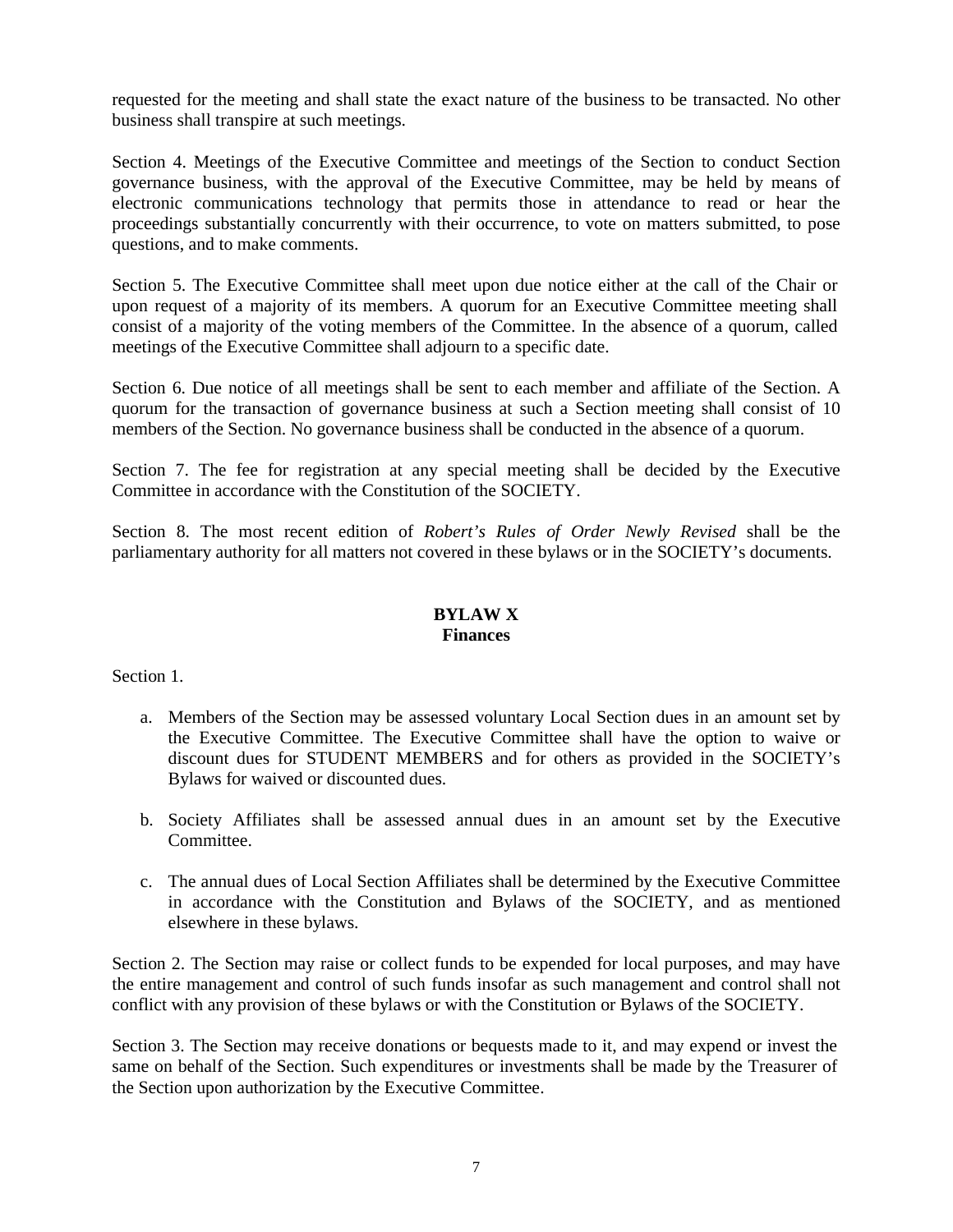Section 4. An annual audit of the books of the Treasurer and of any other transactions regarding the Section's funds shall be conducted by an Audit Committee of two or more disinterested members or individuals, appointed by an officer with no authority to disburse funds. The audit report shall be submitted to the Executive Committee by January 31.

#### **BYLAW XI Affiliation with Other Technical Organizations**

Section 1. The Section may affiliate with other technical organizations operating within the territory of the Section provided that such affiliation does not contravene the Charter, Constitution, Bylaws, or Regulations of the SOCIETY. Such affiliation must be approved by the Executive Committee of the Section, by confirmation by the Council Committee on Constitution and Bylaws, and in compliance with the specific requirements of the Bylaws of the SOCIETY.

Section 2. The affiliation with the technical organization shall become effective upon authorization by the Executive Committee of the Section, by the Council Committee on Local Section Activities, and by confirmation by the Council Committee on Constitution and Bylaws.

Section 3. The Executive Committee may terminate the affiliation with any technical organization by notifying, in writing, the governing body of the technical organization. The technical organization may terminate the affiliation upon written notice to the Section's Executive Committee. Affiliations shall terminate after five years unless reauthorized by the Executive Committee. The term of each subsequent reauthorization shall not exceed five years.

## **BYLAW XII Indemnification**

To the extent permitted by applicable law, this Section shall defend and/or indemnify any and all Persons acting on behalf of the Section in any official capacity against any and all legal actions brought by or on behalf of a third party. Such Persons shall include any and all Trustees, Directors, Officers, Committee Members, Employees, Volunteers, and agents of the Section. As used herein, the term Person also shall include that Person's heirs and personal representatives. Legal Actions shall include civil suits, administrative proceedings, and/or threats of civil suits or administrative proceedings. This provision shall not apply to any legal action brought against the Person, as defined above, if that legal action is initiated by the SOCIETY or this Section, for claims against the Person for misconduct in the performance of duties for the SOCIETY or the Section. The foregoing right of indemnification shall be in addition to any other right to which any person seeking indemnification may become entitled by law, vote of members, or otherwise.

#### **BYLAW XIII Amendments**

Section 1: A petition to amend the bylaws may be initiated by the Executive Committee or by petition signed by at least five members of the Section. If the proposed amendment is approved by the Executive Committee, if practical, it shall be submitted to the SOCIETY's Committee on Constitution and Bylaws for review.